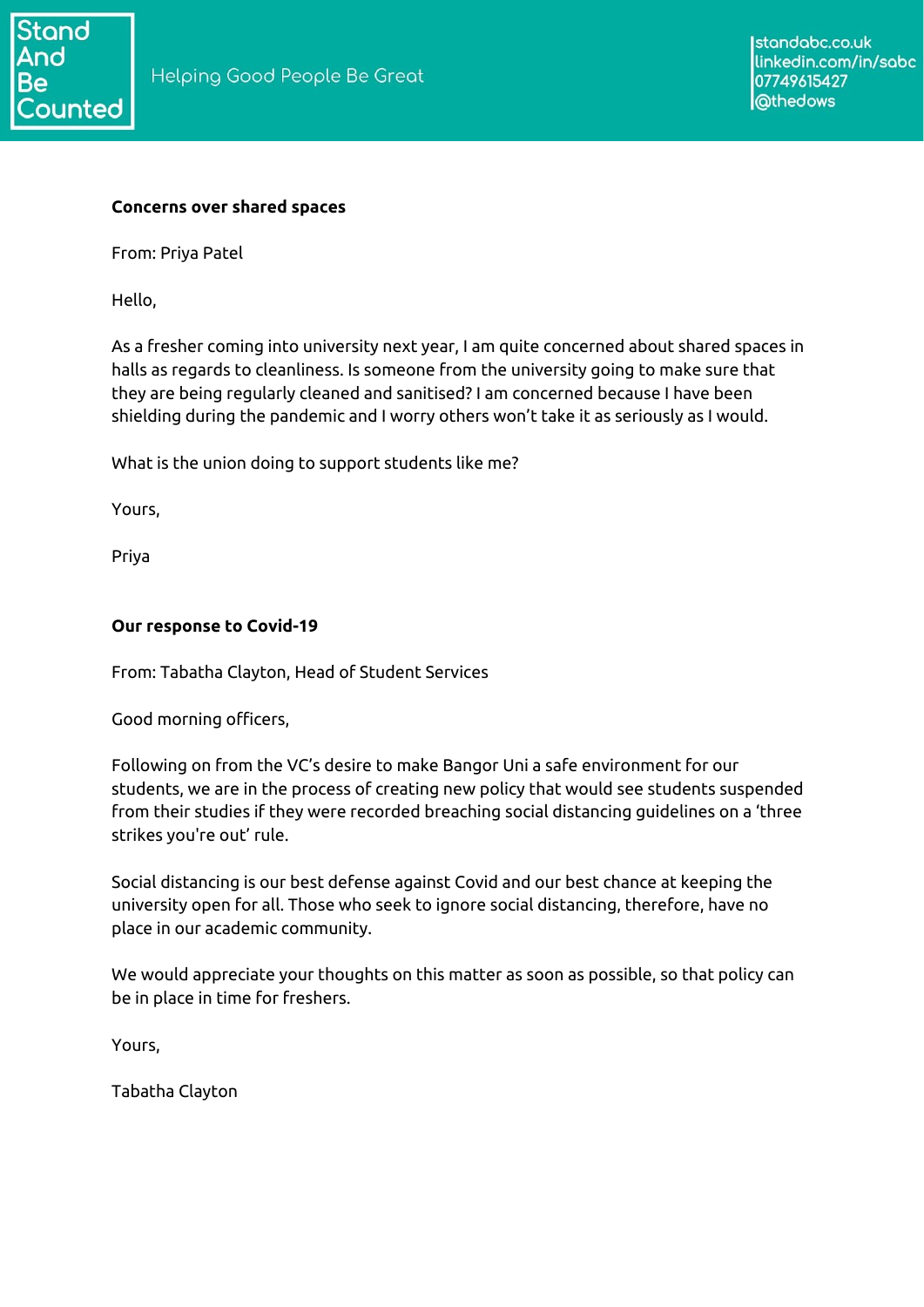

## **Urgent action needed.**

To whom it may concern.

I am extremely concerned about something I witnessed on the corner of my street. There were two young adults wearing Bangor sweatshirts and it looked like they were in the middle of some kind of nefarious drug deal.

Children play on these streets, I demand you get control of the student population and do something about this drug ring.

Yours respectfully,

Karen Thomas

Resident

# **Varsity Concerns**

From: Jeff Dern, Student

Hi guys,

As captain of the university football team I am concerned over rumours that varsity may not happen at all next year. One of the main attractions for many students choosing Bangor was its excellent support of sport and varied activities.

I am calling on the exec to make a firm commitment that varsity will take place this year and that clubs will be funded appropriately to covid compliant.

Whilst I appreciate sport is in the hands of the university, I think it is time that the union stepped up and defended its sports students.

Yours Elis Hughes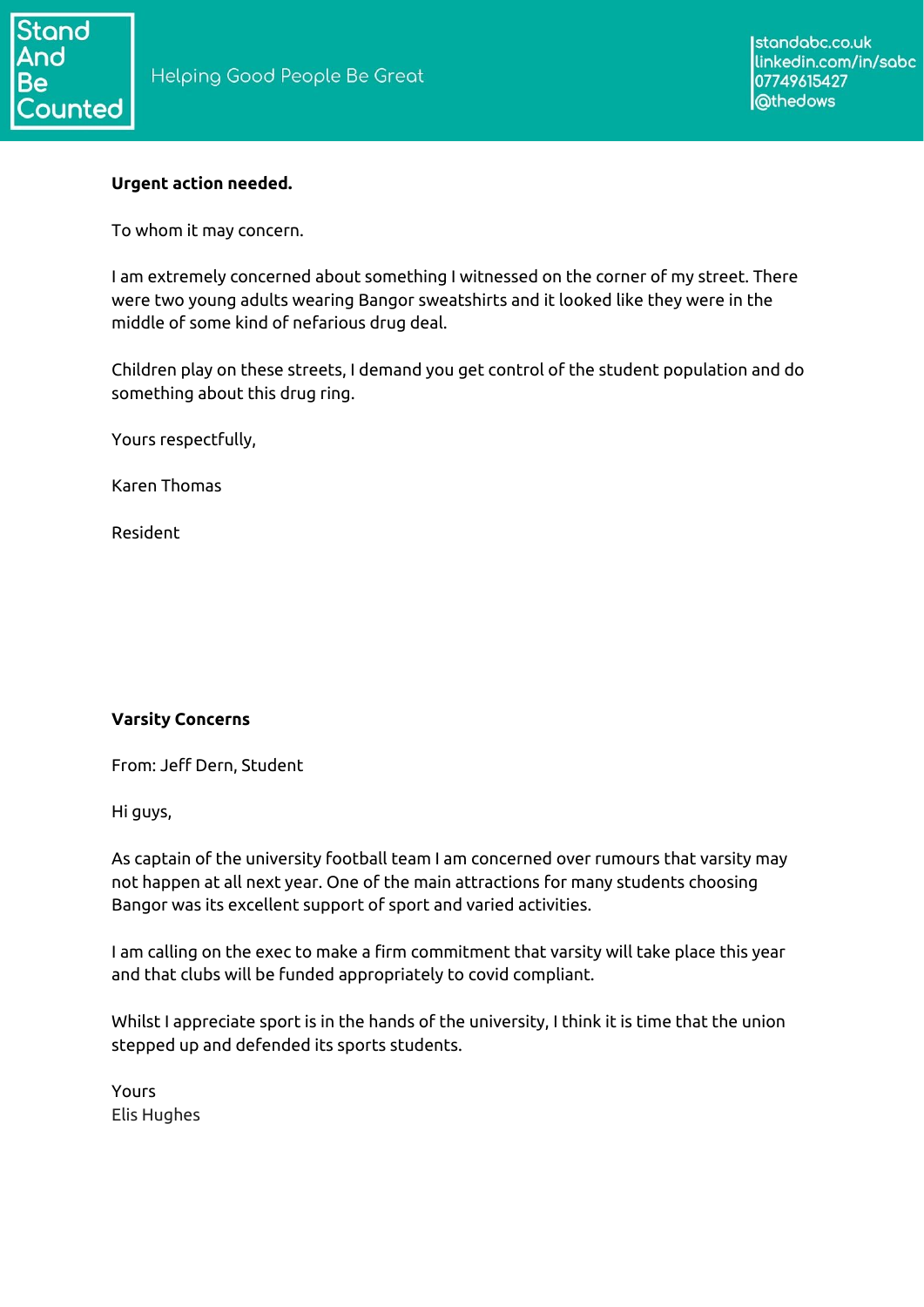

## **Meeting with the VC**

From: VC's Office

Good Morning,

The VC is looking forward to meeting you today at 3p.m. He is open to talking about any issue that you would like and only has 20 minutes of his time to give you today. He will come to you and meet you in the Students Union. He hopes to meet the entire team and learn about what your plans and objectives are for the coming year and how Bangor University can help you achieve them.

Regards,

Rhian Davies

Secretary to the VC

## **Meeting with the VC**

From: Marketing Team

Good Morning,

Exciting that you folks get to meet the VC today. Afterwards could you send us four tweet like sentences to sum up your meeting so we can share it with students?

Regards,

The Marketing Team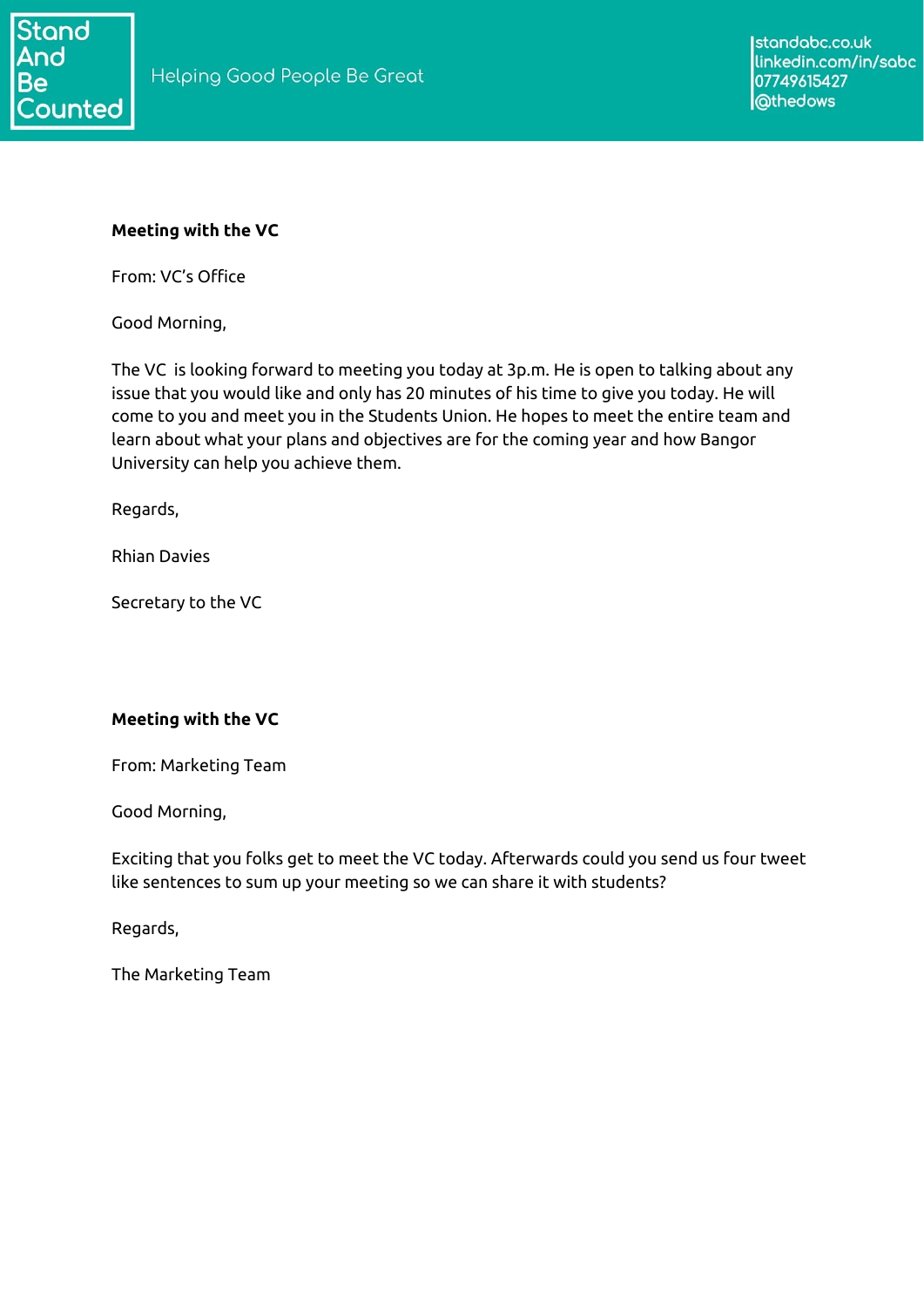# **Request for comment**

From: The Bangor Gazette

Good Morning,

I would like to get a comment from the Officer Team in Bangor over the recent rise of drug use among students at Bangor. We've had reports from locals saying they have seen 'drug rings' in action in their neighbourhoods. New research shows that whilst students are less likely to smoke and drink the usage of hard drugs has spiked among young people. Is this something that is encouraged by the students union? What do you do to try and help students around drugs? Do you believe that this has anything to do with the increasing pressure and rising costs of university?

I Look forward to hearing from you,

Danny Fakewell

Journalist

# **Guest Speaker on Campus**

From: BLM Society

Dear Officers,

It Has come to our attention that the History School have invited David Starkey, noted racist, as a guest speaker on campus. Mr. Starkey is a noted hate speaker and should not be welcome on this or any other campus in the country. Whilst we understand that the event is not happening in the Students Union we think that the SU should strongly condemn the History School for allowing such a hateful person to come on campus.

We also demand that the Officer Team organise a protest to his presence on campus next Thursday evening in coordination with our Society.

Hate speech is not compatible with the values of a progressive University. We look forward to hearing your response.

BLM Society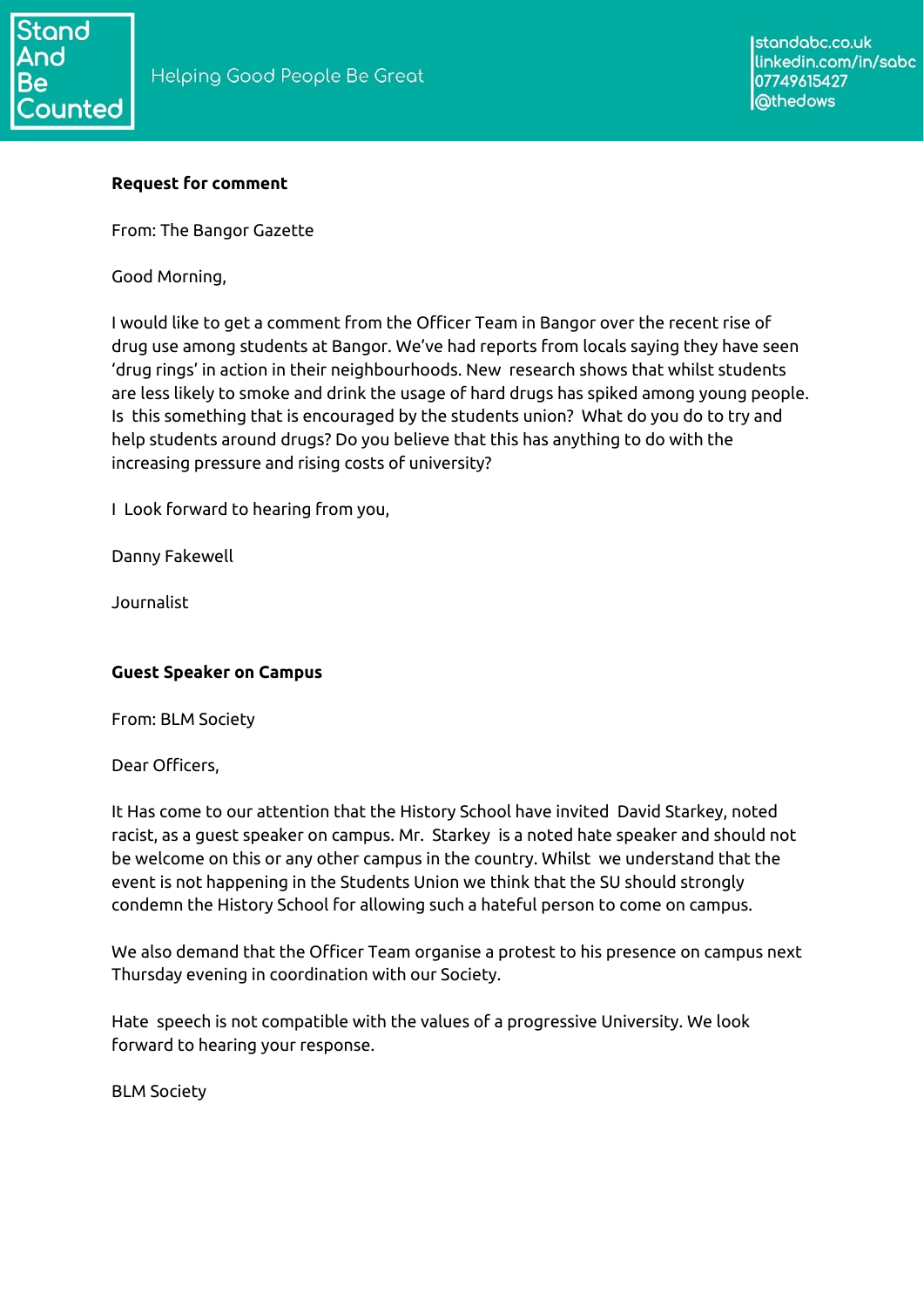

## **Support Bangor Heritage**

From: Harri Pugh OBE

Hello

I am writing to the Officer Team to support my campaign to protect the history of Bangor heritage. During the BLM movement we have seen dozens of prized British landmarks desecrated by thugs. I am calling on the student's union to condemn such behaviour and join me in our movement to protect Britain's noble history.

Thank you,

Cllr Harri Pugh OBE

## **UCU Pensions Strike**

From: UCU Bangor Secretary Bill Watts

To whom it may concern,

Next month staff at the University will be taking part in another day of strike action in response to Universities continued attack on our future of the Universities Superannuation Scheme (USS) USS is the main pension scheme for academic and related staff in the pre-92 institutions and, since its foundation, has provided a decent income in retirement for hundreds of thousands of people. In a sector where many would earn more working in the private sector, the USS pension has provided compensation for relatively modest salaries and has acted as a magnet for talented overseas staff. First Actuarial estimates that a typical lecturer will receive £208,000 less under the proposals than presently.

We believe that fairly rewarded staff are the cornerstone of the university experience and that the proposal by Universities UK to substantially cut the pensions of members of the USS pension scheme will be hugely damaging if implemented.

We are calling on Bangor SU to support our action publically and to attend our picket lines next month.

I look forward to your response.

Bill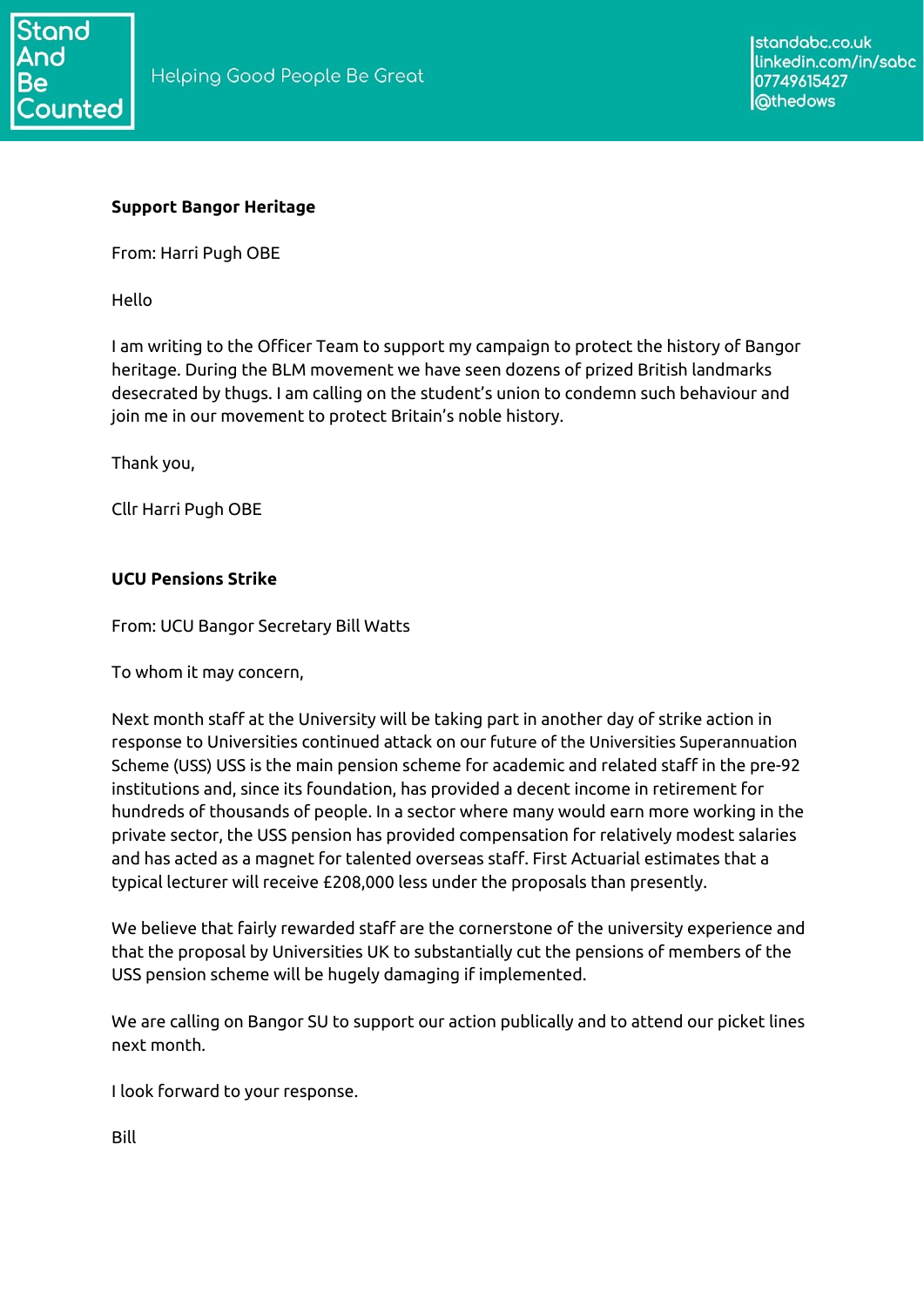

## **Don't Support the Strike**

From; Students Against the Strikes Society

Dear Officers,

On behalf of all the students in the Students Against the Strike Society. I am writing to you, to ask you to condemn the recent announcement by the Bangor branch of ucu to go on strike next Tuesday. students are being used as a political football in the disputes between the university and it's staff. last year alone students lost 5 days of teaching due to strike action. Students at Bangor are sick and tired of being used in this way when we pay over £9,000 for access to quality education. As our Students Union it is your duty to stand up for your members and not for the staff jeopardizing our futures.

We urge you to come out publicly and state that you will not support any action that damages students right to education.

We look forward to hearing from you.

Students against the strikes.

## **Welsh Independence**

To the Union Officers,

I represent a growing number of students who wish to see Wales as an independent nation from the United Kingdom. As you will know the independence movement has been growing here and we would like the Exec team to come out in support of independence and help us a range a Covid Safe rally on campus.

We look forward to hearing from you,

Gareth Jones.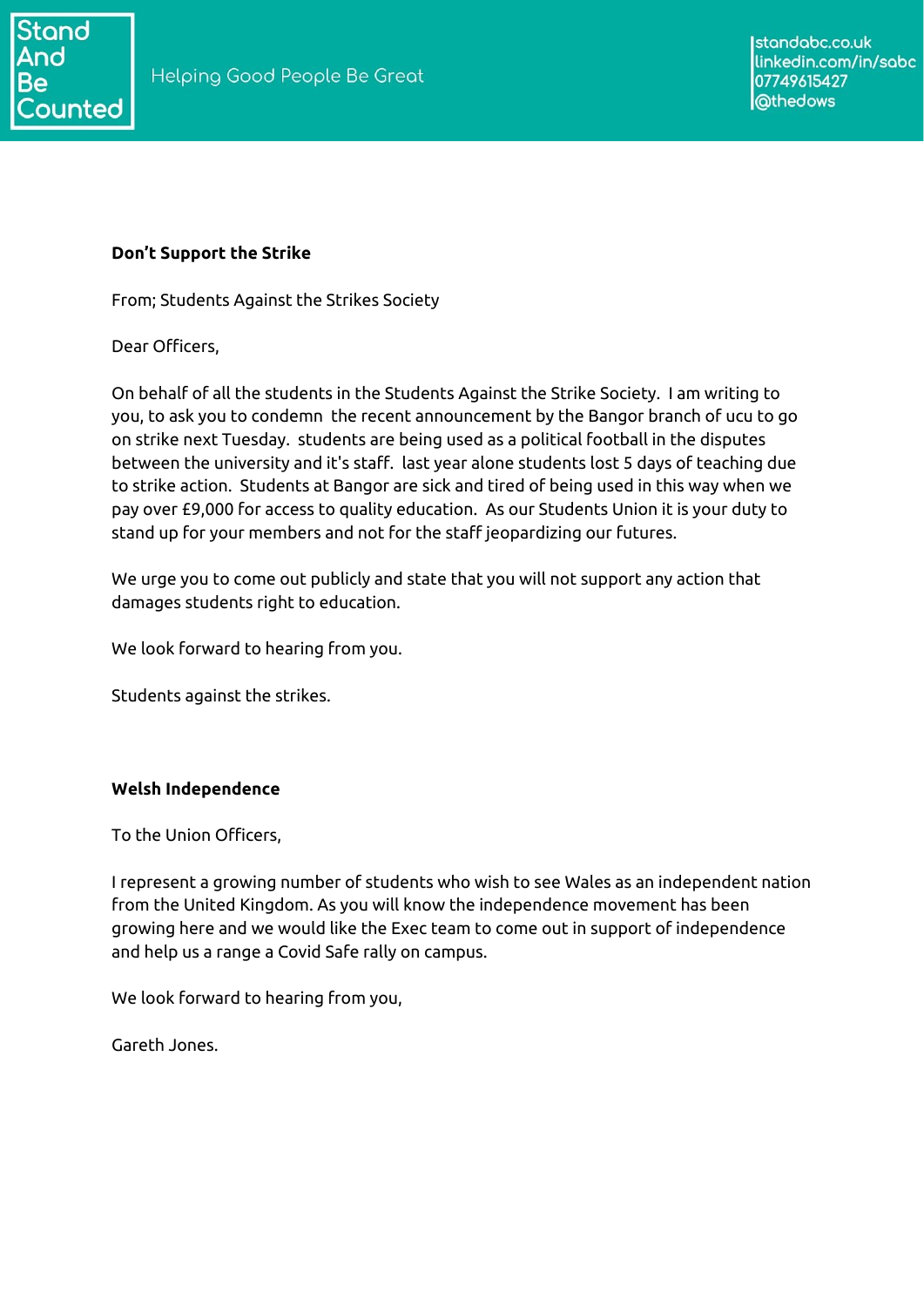#### **Reserves**

From: CEO SU

Hi gang,

As part of making sure that we have enough reserves in the SU bank account (for a very rainy day) we are putting £25k from our cash account into our reserves. This means we will be closer to the sector standard of having 6-month reserves in the back.

If you could just sign that off via email that would be great

Regards,

CEO

## **University Challenge,**

To the officer team,

I represent the BBC who are currently running another season of University Challenge. We would love the University to be a part of it. We require 5 students to be selected by the Union to take part. If we could have how you intend to select them asap we can then support you.

Ideally we would love the names in two weeks time,

Regards,

Hamza Press

BBC UK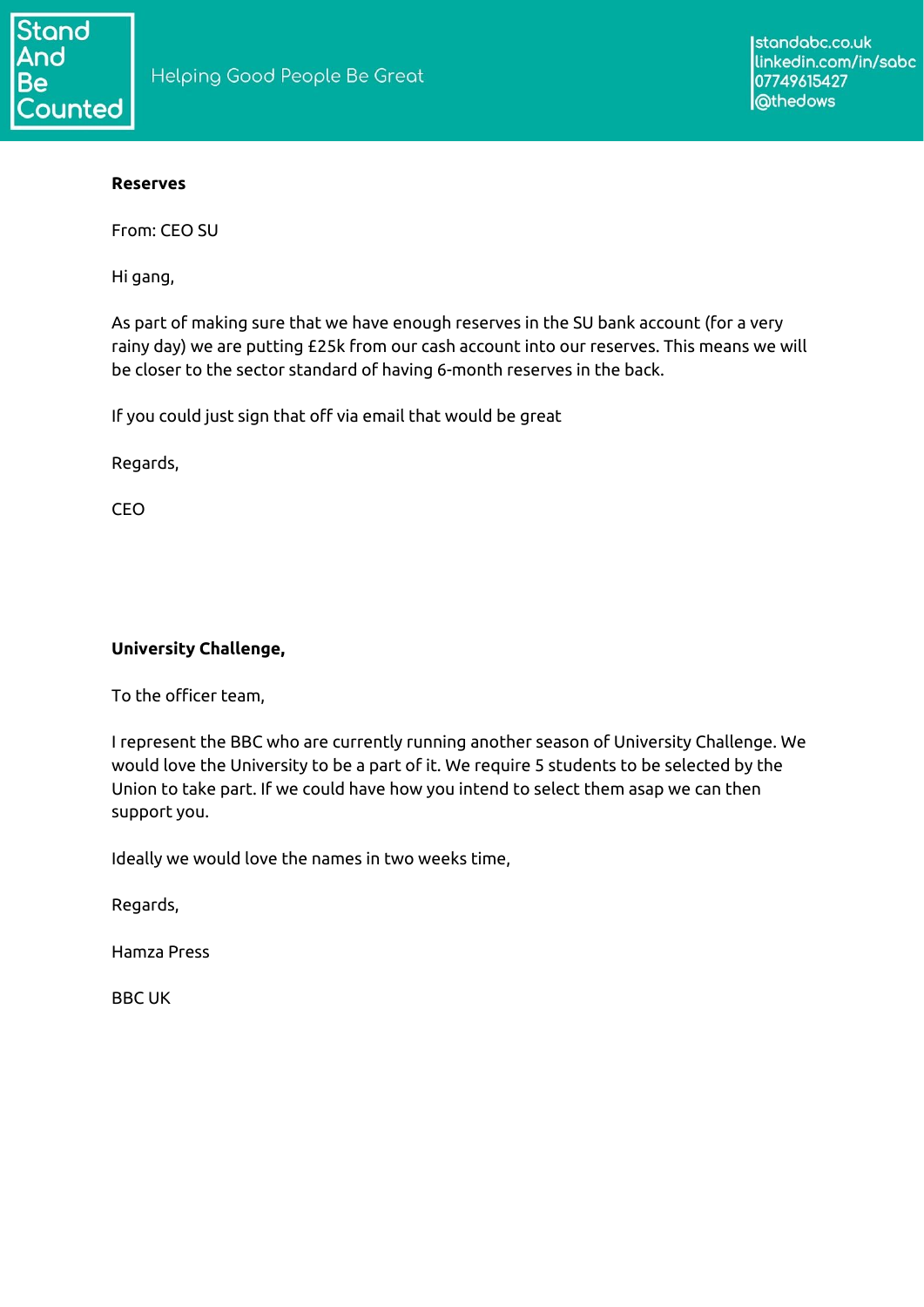

## **Video Games Soc as a sport**

From: Dave 'Red' Fox

Dear Team,

On behalf of video games society we are asking for our society to reclassified as a sport. An Olympic Summit, under the guidance of IOC president Thomas Bach, meeting in Lausanne recently stated that "competitive eSports could be considered as a sporting activity, and the players involved prepare and train with an intensity which may be comparable to athletes in traditional sports".

During the Covid pandemic millions of people watched online football, formula 1 and tennis matches as e-sportsmen became heroes.

We believe that this is reason enough to reclassify us as sports club and eligible for funding to compete nationally.

We look forward to hearing from you,

Red

## **Keep the UK United**

To the Union executive,

I represent a group of students in the keep Britain UNITED Society.

Welsh Nationalism threatens to break up the United Kingdom, leaving both nations poorer for it.

It is counter to the Universities values of inclusivity and openness to put up yet more borders and divisions within both Wales and the UK.

We urge you to back our campaign to keep the UK UNITED.

Regards,

Margaret Smith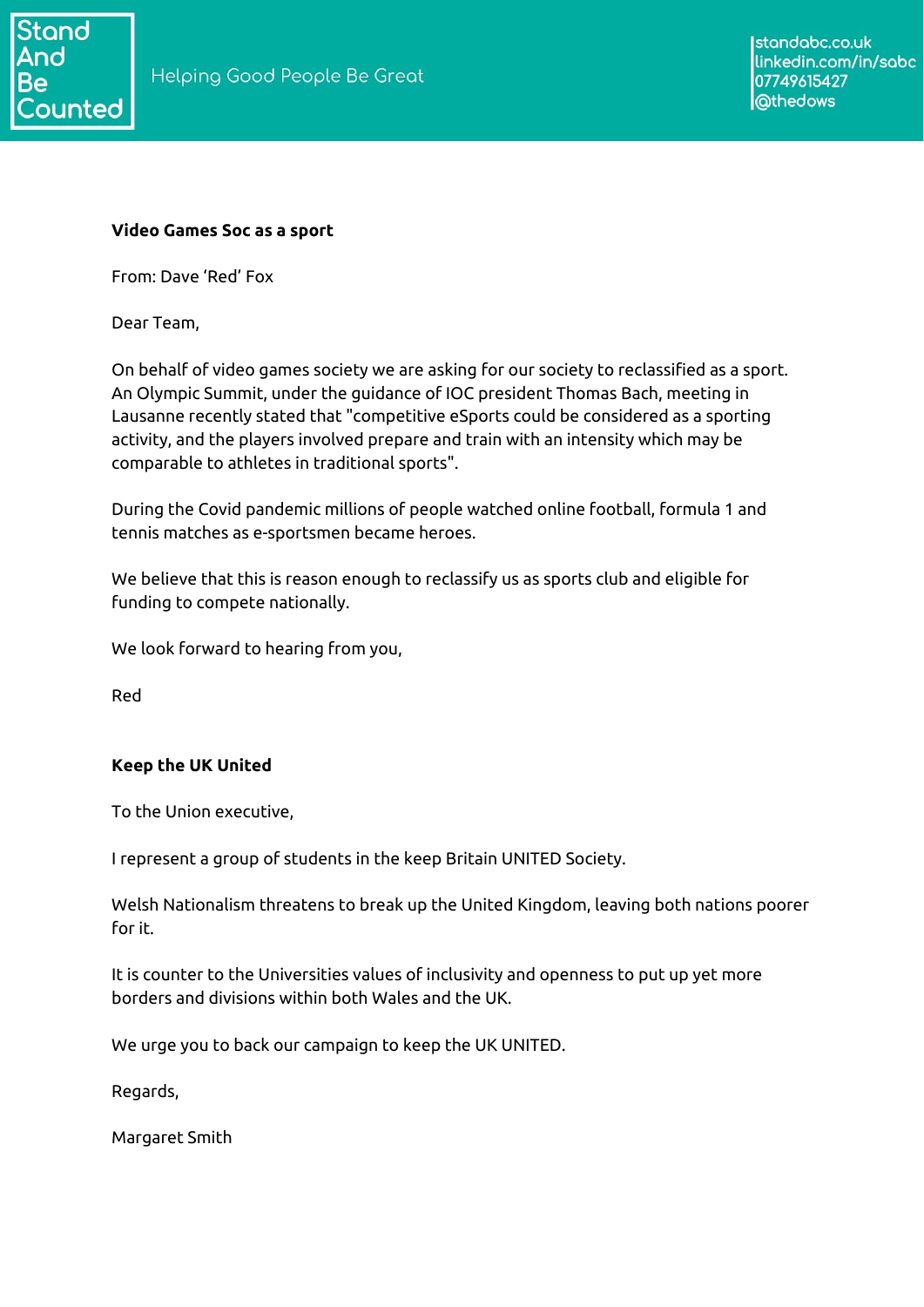

Keep Britain UNITED Society

#### **Improving Lecture Attendance**

To Whom it May Concern,

Over the next few weeks we intend to trial a programme where student parents will be informed if their students do not attend lectures virtually as a response to the covid pandemic and to ensure students are getting value for money in their education. This will be trialed in the School of English and rolled out soon after. Please let your students be aware of this change.

Regards,

Jane,

Retention Team

## **Beyond The Streets**

From: Marketing Team

Hi all,

A charity called Beyond the Streets has contacted us asking if they can have a stall at Freshers. Beyond the Streets is a UK charity who sees the possibility of life Beyond sexual exploitation. They work to see women safe from coercion, violence and abuse. They also create routes out for women by working with others and challenging the stigma that surrounds sexual exploitation.

I think this is a great cause to support at Freshers but just wanted to get your go ahead,

Regards,

The Marketing Team

#### **Media interview**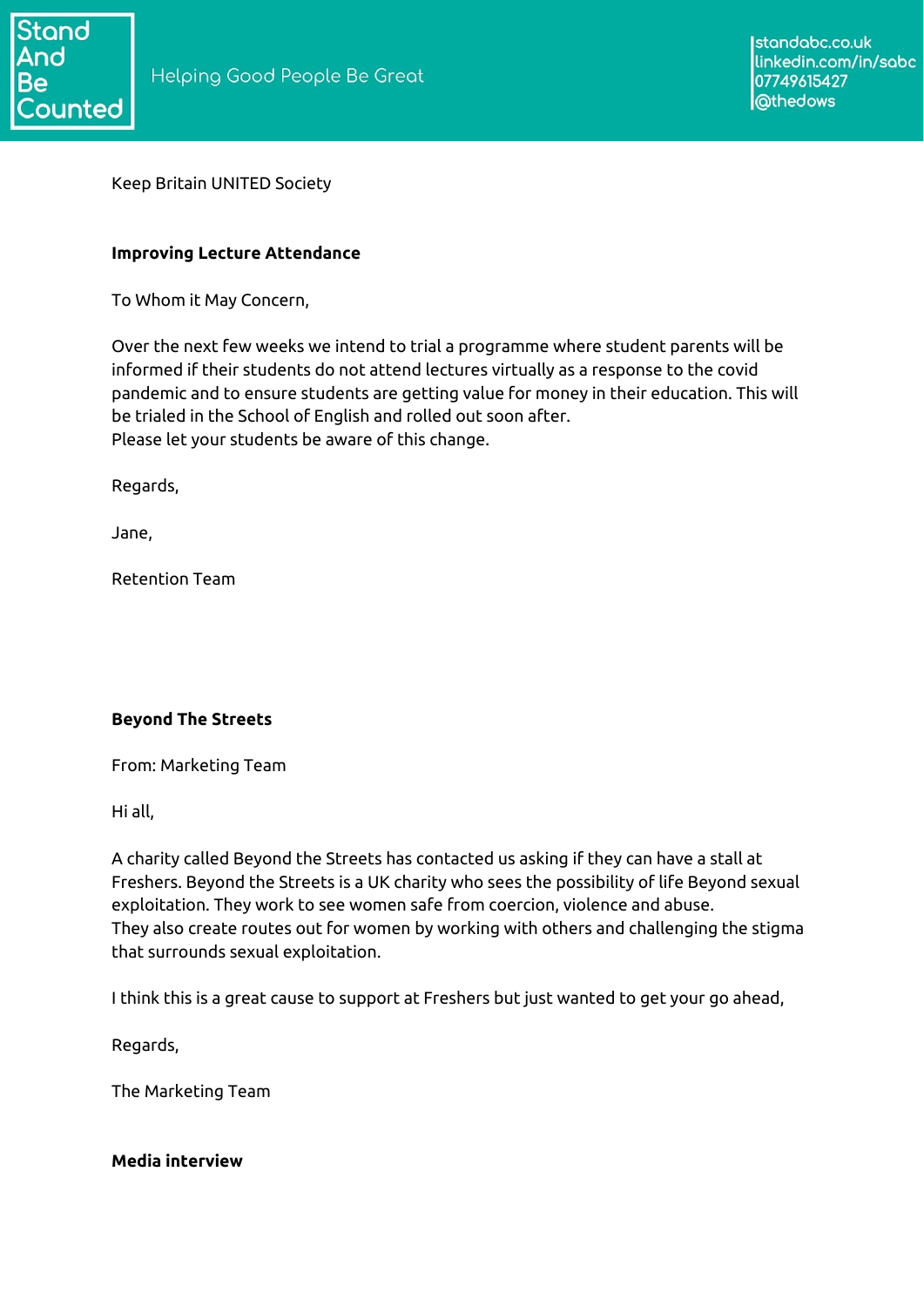

From: Marketing Team

Hi Guys,

Sorry but today you have a media interview from the BBC to talk about local fears surrounding students returning causing a spike in covid cases. There are even calls to suspend students returning until a vaccine has been discovered.

They'll want to talk to 2 of you at 1:30 pm.

Regards,

The Marketing Team

## **Request for comment**

From: The Bangor Triumph

Good Morning,

I would like to get a comment from the student exec in Bangor about rumours being circulated that the Union is supporting their students to turn to prostitution. How long have you supported this and charities such as Beyond the Streets? Do you belive that sex work is a legitmate way to fund a degree?

My deadline is 2:30pm.

I Look forward to hearing from you,

Simony Grainger

Journalist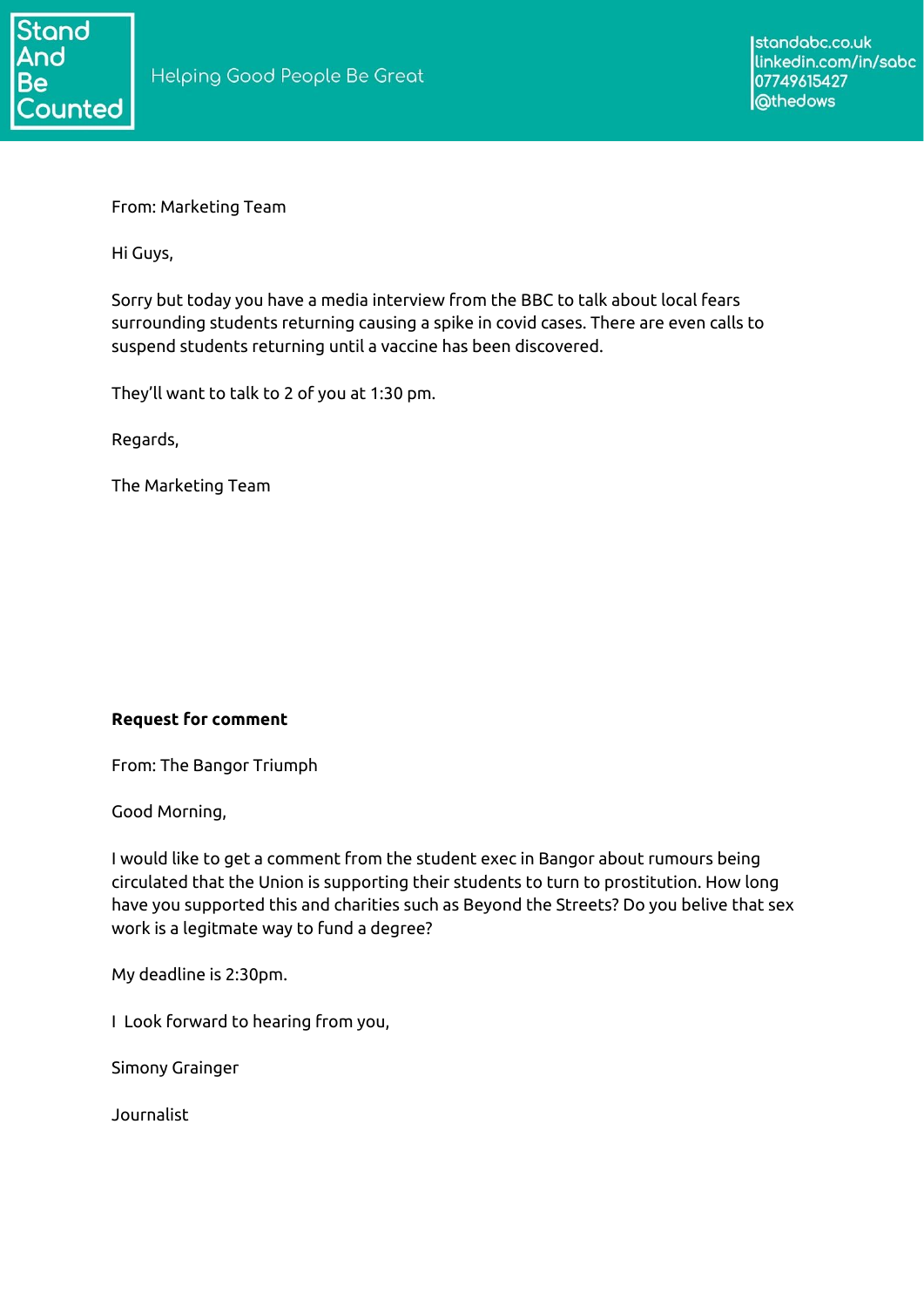## **Demand compensation for online lectures**

From: Students for Financial Justice

Dear officers,

We the undersigned demand that the student's union support our campaign to have at least 50% of our tuition reimbursed. The university's approach to 'blended' learning means that students will be receiving a lower quality education as professors stumble to figure out how a webcam works. The university can not consider virtual learning to be of the same value as learning in person.

Our tuition fees pay for buildings, resources and staff. We will not be the recipients of many of these things in a 'blended' learning environment. As the university is prepared to send 50% of course delivery online, we therefore demand that that 50% is reimbursed. Our petition on change.org has captured over 600 signatures.

We look forward to your support and your plans going forward,

Yours

Students for Financial Justice

# **Unmasking the University**

From: The Bangor Facial Freedom Guild

As a member of the student chapter of the Bangor Facial Freedom Guild, I am calling on the executive of the student's union to publicly oppose the mandatory wearing of masks in lectures and other educational spaces. Masks take away our sense of individuality and personality we so value in a western democracy. Masks have also been scientifically proven to increase your risk of being infected and cause breathing problems not connected with 'covid-19'. Studies have shown that the greater threat to humanity is not from 'covid-19', but from the eradication of our freedoms by the state with these draconian measures. We are in danger of becoming a facist state, via the back door with a population under the control of the state such as in China where this virus originated. There is no coincidence that Chinese company Huawei have been so keen to erect 5G masts in the UK so soon after the global pandemic started. The connection is obvious. It is therefore of the utmost importance that you post this message on your student union notice board and accept my